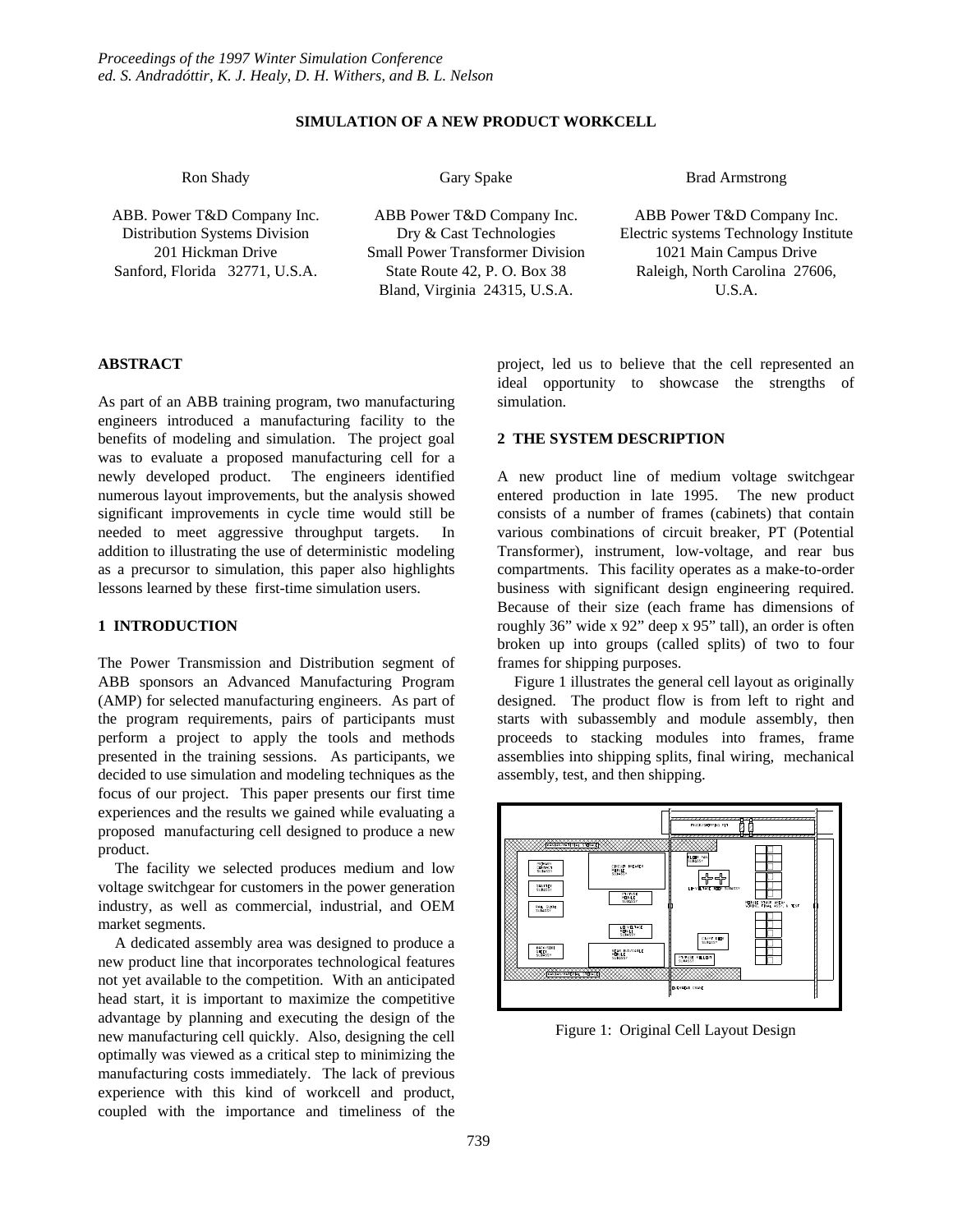## **3 THE DETERMINISTIC MODEL**

#### **3.1 Method Overview**

As a first step, a deterministic model was developed for capacity analysis using Microsoft EXCEL Version 5.0c (1994). A spreadsheet model offered the following advantages:

- 1. it is based on a software product that is widely used and readily accessible;
- 2. it enables simplified modeling that is easy to understand;
- 3. it facilitates the definition of data requirements;
- 4. it has the potential to yield reduced data requirements, and
- 5. it allows quick turnaround which means quick feedback, and it provides a quick check for obvious data problems.

The spreadsheet provides static as opposed to dynamic analysis because the spreadsheet does not consider random behavior in the system (e.g. arrival frequencies and variable processing times, movement and queue times). By ignoring random behavior, we gained simplification but sacrificed accuracy. In general, the static estimates are idealistic; however, knowing an upper bound on performance is useful information.

The capacity analysis served two purposes. For system designers, the spreadsheet offered a simple analysis tool to help acquaint them with a modeling perspective. Its different viewpoint offered immediate benefits by targeting potential improvement opportunities and trouble spots. For us, it acted as a validation check on the supplied data. Each time the designers judged the analysis results unrepresentative, we reviewed the data for accuracy.

## **3.2 Assumptions**

Assumptions relate the model behavior to the physical system behavior by serving two purposes. The first purpose is to identify system details not included in the model because they do not influence performance. The second purpose is to define how the included details are represented in the model. The following is a list of the key assumptions made for this deterministic model:

- 1. there are only three product types (configurations),
- 2. no material handling times are included, and
- 3. rework is not included.

## **3.3 Model Data**

The deterministic model uses two sets of information to estimate system performance. The first, shown in Table 1, lists the volume by product type, the yearly production hours per person available, and the performance rating, sometimes known as PF&D (personal, fatigue and downtime). The second table (not shown for data sensitivity reasons) lists the average processing times (in hours) for each task performed by product type based on historical labor records.

We define the Labor Capacity as the fraction of an operator's time needed to perform an operation for a specified product volume and performance rating. It is calculated using the following equation:

| Labor Capacity = - | (Standard Processing Time) (Total Volume)     |
|--------------------|-----------------------------------------------|
|                    | (Performance Rating) (Total Production Hours) |

Table 1: Volume Data

| Total Volume/Year         | <b>XXX</b> |               |            |
|---------------------------|------------|---------------|------------|
| Total Production hr./year | 2000       |               |            |
| Actual performance rating | 90%        |               |            |
| <b>Product Type</b>       |            | $\mathcal{P}$ | 3          |
| <b>Arrival Percentage</b> | 0.4        | 0.3           | 0.3        |
| Volume                    | <b>XXX</b> | <b>XXX</b>    | <b>XXX</b> |

## **3.4 Results**

The results from this modeling effort split into two categories: those that resulted from the analysis and those that resulted from the process.

The analysis results confirmed the fact that the current processing times were not adequate to produce the designed throughput goal even under ideal circumstances. Further it pinpointed the bottleneck areas and let us gauge the manpower requirements.

The process results included the discovery of the three dominant product types. Previously, everyone believed that there were innumerable custom product types. This insight led directly to the consideration of kanbaning as an option to be considered in the simulation model analysis.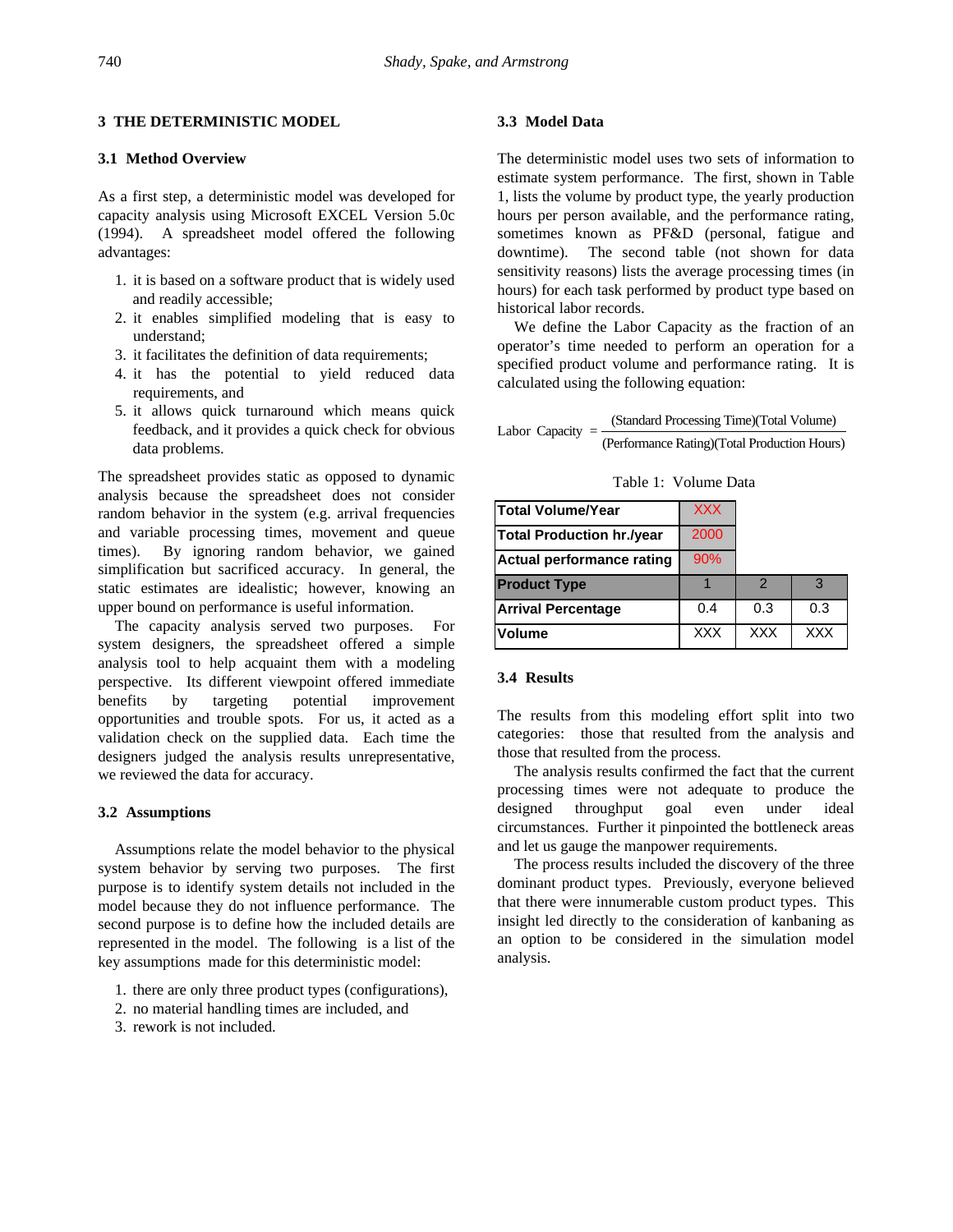#### **4 THE SIMULATION MODEL**

Once the static analysis was completed and accepted, we built a simulation and animation model to show how the tool could be used to validate the design and understand the impact of proposed changes. The system description, assumptions, and data used in the construction of the deterministic model served as the basis for the model built to analyze the proposed layout design.

## **4.1 Objectives and Measures of Effectiveness**

This project needed to address two basic issues. First, would the current design meet the production goals if current processing times were reduced 40%, and if not, what changes would be needed to achieve the goal? Second, could we identify and evaluate the effect of several possible improvements based on World Class Manufacturing ideas?

## **4.2 Assumptions**

As with any model, a number of assumptions had to be made. Many assumptions were needed because there was limited historical data available on processing times, order frequencies, product type variety by customer, etc. Also, there were no written standards for the assembly operations and experimentation is ongoing. This section highlights the nine key assumptions:

- 1. there are three product configurations that comprise over 85% of all customer orders;
- 2. 63% of all customer orders contain six frames,

9% of all customer orders contain nine frames, and 28% of all customer orders contain twelve frames;

- 3. all processing times are normally distributed with a standard deviation of 10%;
- 4. upon completion of an order, it is immediately shipped;
- 5. movement of parts between workstations were assumed to take between one and two minutes;
- 6. the system will run 2000 hours per year;
- 7. the labor by skill code is:
	- mechanical assembly operators,
		- electrical/wiring assembly operators, and
		- test technicians:
- 8. rush orders are not considered, and
- 9. all parts necessary to build subassemblies are always available.

## **4.3 Analysis**

The cell analysis was designed to address the identified project objectives, but no formal experimental design was used. Instead, scenarios were defined as ideas were generated by the analysts and management.

Thirty-six sources of variation in the model were made independent of each other by assigning each a separate random number stream. No formal warm-up analysis other than animation observation was done; however, with a throughput volume typical of this product, a warm-up period of three months was considered conservative.

Initial pilot runs indicated each scenario needed to be replicated 120 times using arbitrary, but common random number seed values to generate a mean throughput estimate with a precision of 10% of the mean. The following scenarios were evaluated.

- 1. Existing: used the current processing times. The results were validated against historical data, and then used as a baseline to measure the effectiveness of tested improvements.
- 2. Kanbans: certain subassemblies were controlled using kanbans instead of 'by job order' to simplify production control;
- 3. Cross-training: considered all mechanical and electrical operators to be completely cross-trained;
- 4. Process time reduction: a 40% processing time reduction goal was set by management. A 20% reduction was also tested.
- 5. Product rework: a 67% reduction in product rework was tested; and
- 6. Combinations of kanbans and processing time reductions were run to test the combined impact on performance.

Each scenario was tested using three different scheduling rules. The first rule, 'release next job after current job finishes' was the previous practice because of low order volume. The second, 'release next job after current job finishes final mechanical assembly', was proposed based on watching the animation and noting how the assemblies and subassemblies moved through the cell into the final assembly area. The last rule, 'release jobs based on a "push" system' was included because it is the method currently used at the facility.

## **4.4 Results**

This section highlights the significant results obtained from the simulation model and analysis.

A visual representation of the cell provided us the ability to check different layouts and how they would perform under space and product flow requirements.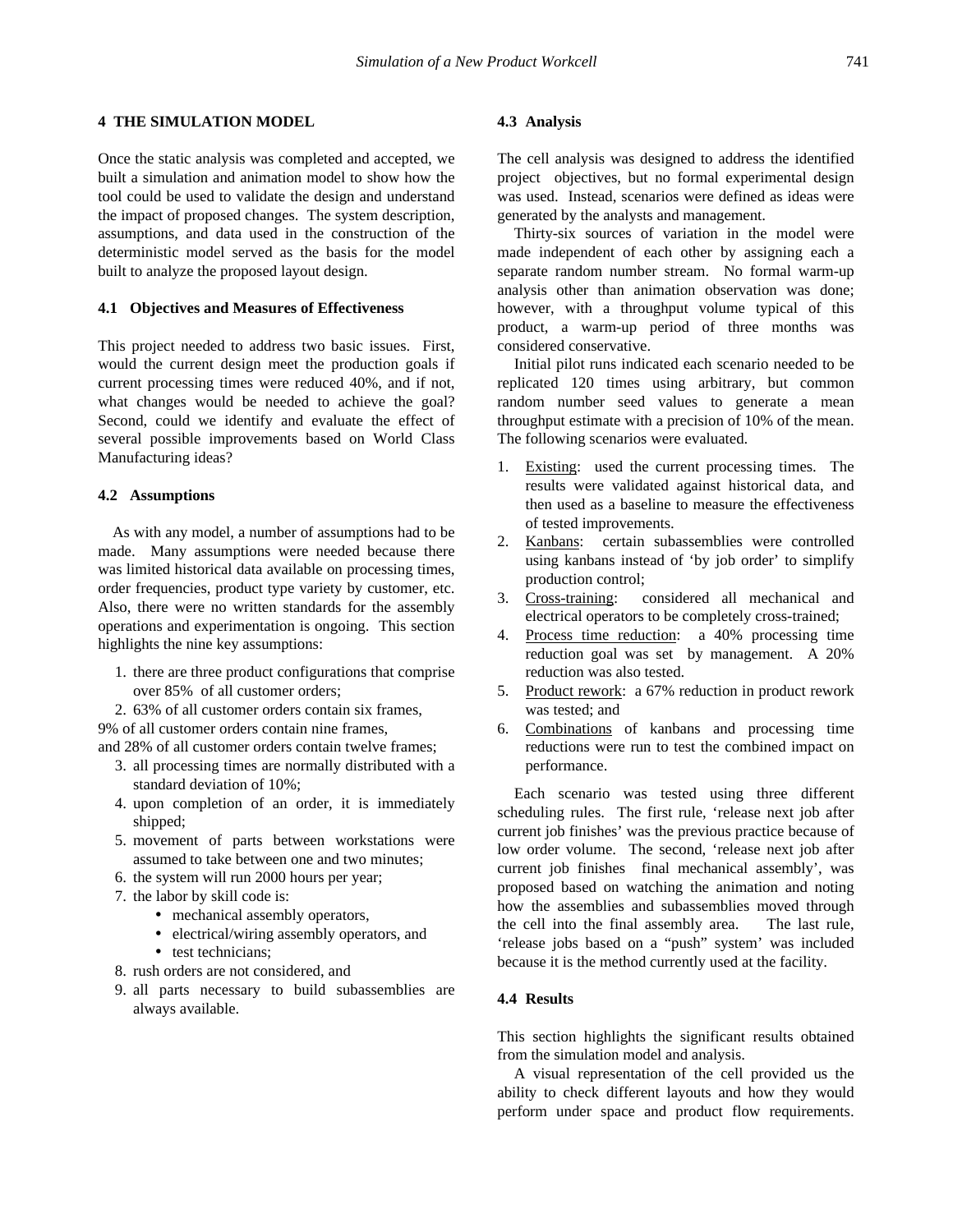Since the animation was drawn to scale, this was done visually. Our observations led us to the now seemingly obvious understanding that although straight-line or ushaped flows are often optimal, the nature of this assembly process lends itself more to a central assembly point with the subassembly stations surrounding it. Based on this visual analysis, a modified layout for the mechanical assembly and module stacking was proposed as shown in Figure 2.



Figure 2: Final Proposed Cell Layout

Another important result was the discovery of an improved scheduling system. The simulation output data consistently suggests that the second scheduling rule (release the next job after the current job finishes final mechanical assembly) is more desirable than the "push" system currently used. Even though the cycle times and throughputs are similar, the work-in-process and labor requirements are substantially reduced.

 An additional result was the confirmation that significant process time reductions were needed to meet the expected demand volume. The quantitative nature of the simulation results is helping us implement visual management supported teams because the need for improved methods is now concrete. The management and the simulation team believe a 20% process time reduction can be achieved immediately simply by implementing dedicated teams inside a dedicated work area.

The cross-training scenario demonstrated a "wave effect" through the process when mechanical and electrical operators were completely cross-trained. This undesirable effect can be eliminated by zoning operators. However, zoning requires a line balancing tool to aid shop-floor supervisors to better utilize their "crosstrained" employees. Such a tool is in development and will be an extension of the deterministic model previously developed.

## **4.5 Implementation**

The cell was installed with the module assembly and stacking in a separate area from the electrical and testing functions due to budget constraints. As product orders increase in the future, electrical and testing functions will be moved to this workcell. When this takes place, crosstrained and "balanced" employees will prove to greatly increase the capacity of the workcell.

The model estimates for labor requirements have been confirmed, as were the system bottlenecks. The recommendation to release the next order only after the current order completes final mechanical assembly has been partially implemented, and being observed for validity. Also, the implementation of a visual management supported team environment has begun.

## **5 SUMMARY**

An important aspect of the work performed is the amount of insight and value the simulation modeling brought to the design process even though little data was available and many assumptions were made. We believe our circumstances are by no means unique when applying simulation in industrial applications. It is the modeling process more than the specific results that are useful.

By applying simulation to a real world problem, we learned a number of things that we would pass on to other first-time users of simulation.

- 1. Ideas such as order release timing need "buy-in" from key plant personnel, and their inputs need to be involved during the modeling process.
- 2. Changing requirements and constraints (e.g. budget and location) in mid-project were very disruptive to the modeling process. Make sure key personnel are involved with budget and location decisions up front in the planning stages.
- 3. It would benefit all to involve other internal and/or external simulation resources to tap their expertise and knowledge in past simulation exercises of this type. The analysis portion of the project provided an excellent information base for future planning, and as such, deserves additional time spent on its own planning up front.
- 4. It is obvious that much worthwhile information and insight was obtained as part of the modeling process, as well as the actual output analysis.